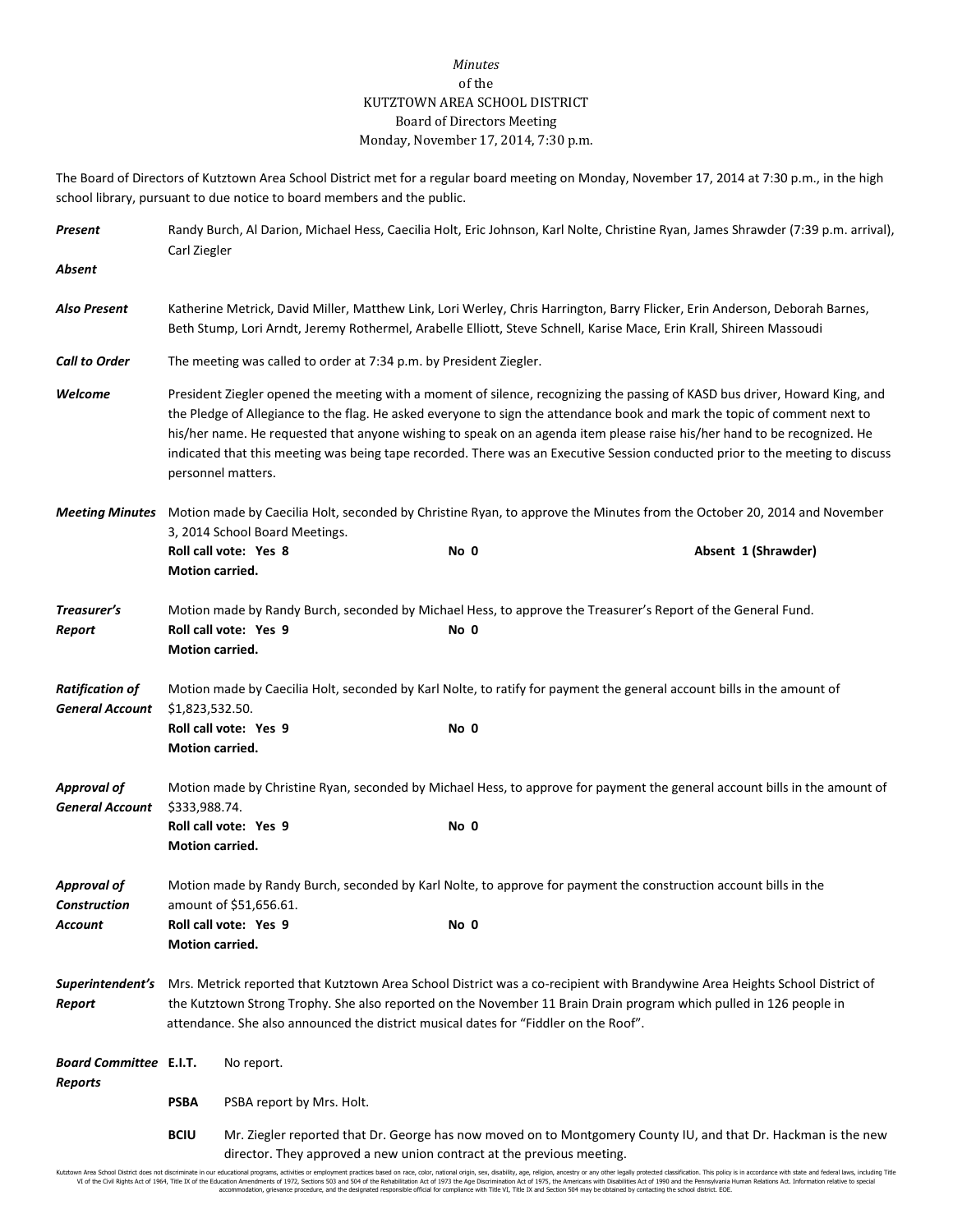|                                                            | <b>BCTC</b>                                                                                                                                                                                                                                                                                                                                                                                                                                                                                                                                                                                                                                                                                                                                                                                                                                                                                                                                                                                     | Dr. Ryan reported the last meeting was October 22. The heavy equipment and diesel shop spoke to students, JOC<br>meeting saw the proposed calendar for the 2015/2016 school year. They also spoke with FFA kids. The next meeting<br>will be December 11, but she will not be there. |                                                                                                                                                                                            |                                                                                                                                            |  |  |  |
|------------------------------------------------------------|-------------------------------------------------------------------------------------------------------------------------------------------------------------------------------------------------------------------------------------------------------------------------------------------------------------------------------------------------------------------------------------------------------------------------------------------------------------------------------------------------------------------------------------------------------------------------------------------------------------------------------------------------------------------------------------------------------------------------------------------------------------------------------------------------------------------------------------------------------------------------------------------------------------------------------------------------------------------------------------------------|--------------------------------------------------------------------------------------------------------------------------------------------------------------------------------------------------------------------------------------------------------------------------------------|--------------------------------------------------------------------------------------------------------------------------------------------------------------------------------------------|--------------------------------------------------------------------------------------------------------------------------------------------|--|--|--|
|                                                            | P&C                                                                                                                                                                                                                                                                                                                                                                                                                                                                                                                                                                                                                                                                                                                                                                                                                                                                                                                                                                                             | Mrs. Holt reported that Dr. Barrie spoke regarding curriculum. There is now a curriculum tab on the website. They<br>reviewed policies on the agenda.                                                                                                                                |                                                                                                                                                                                            |                                                                                                                                            |  |  |  |
|                                                            | <b>ECC</b>                                                                                                                                                                                                                                                                                                                                                                                                                                                                                                                                                                                                                                                                                                                                                                                                                                                                                                                                                                                      |                                                                                                                                                                                                                                                                                      | Mr. Burch reported the committee reviewed several personnel matters.                                                                                                                       |                                                                                                                                            |  |  |  |
|                                                            |                                                                                                                                                                                                                                                                                                                                                                                                                                                                                                                                                                                                                                                                                                                                                                                                                                                                                                                                                                                                 |                                                                                                                                                                                                                                                                                      | renovation, auxiliary gym, and science wing.                                                                                                                                               | Facilities Mr. Burch reported the committee observed a presentation from AEM regarding progress on the High School                         |  |  |  |
|                                                            | Student Dr. Darion reported that Dr. Barrie reviewed state report cards. Our district did well. The information is on the KASD<br>website. There was a discussion with concerned parents regarding student performance (on agenda).<br>Achievement                                                                                                                                                                                                                                                                                                                                                                                                                                                                                                                                                                                                                                                                                                                                              |                                                                                                                                                                                                                                                                                      |                                                                                                                                                                                            |                                                                                                                                            |  |  |  |
| <b>Personnel</b>                                           | Motion made by Caecilia Holt, seconded by Eric Johnson, to approve the following personnel items:<br>1. The approval of the following substitute teachers for the 2014-2015 school year, effective November 18, 2014, at a rate of<br>\$100 per day for days 1-20 and \$110 per day for days 21 and thereafter:<br>Colleen Hayduk<br>Marie J. Burns<br>Ronald C. Storch, II<br>Corey D. Weaver<br>2. The approval of Carsten A. Sheppard and Marybeth Spatz as an Eshelman substitute bus/van driver for the 2014-2015<br>school year, effective November 18, 2014.<br>3. The approval of Ronald L. Lapinsky as a guest substitute teacher through the Berks County Intermediate Unit for the 2014-<br>2015 school year, effective November 18, 2014, at a rate of \$100 per day for days 1-20 and \$110 per day for days 21 and<br>thereafter.<br>4. The approval of Sandra Floyd and Melissa M. Nolte as a volunteer swim coach for the 2014-2015school year, effective<br>November 18, 2014. |                                                                                                                                                                                                                                                                                      |                                                                                                                                                                                            |                                                                                                                                            |  |  |  |
|                                                            | 5. The approval of Kim L. Cowell as a secretarial/clerical aide substitute for the 2014-2015 school year, effective November 18,<br>2014, at a rate of \$9.75 per hour.<br>6. The resignation, with regret, of Renee S. Parks, as a paraeducator at the Middle School, effective December 31, 2014.<br>7. The approval of Abbe L. Gally as a substitute instructional aide for the 2014-2015 school year, at a rate of \$9.75 per hour<br>retroactive to October 16, 2014.<br>6. The approval of a family medical leave (FMLA) for employee #1483 commencing on November 14, 2014, and ending on, or<br>about, January 5, 2015.<br>Roll call vote: Yes 7<br>No 0<br>Present 2 (Nolte, Shrawder)                                                                                                                                                                                                                                                                                                 |                                                                                                                                                                                                                                                                                      |                                                                                                                                                                                            |                                                                                                                                            |  |  |  |
|                                                            | <b>Motion carried.</b>                                                                                                                                                                                                                                                                                                                                                                                                                                                                                                                                                                                                                                                                                                                                                                                                                                                                                                                                                                          |                                                                                                                                                                                                                                                                                      | All Personnel are Approved Pending the District's Receipt of All Mandated Credentials                                                                                                      |                                                                                                                                            |  |  |  |
| <b>Facilities</b><br>Usage                                 | Motion made by Christine Ryan, seconded by Michael Hess, to approve the use of two classrooms at Kutztown Middle<br>School at no fee for three Saturdays (February 28, March 7, and March 14), and after school on April 10 and 25, as well as<br>Saturdays April 11 and 29, by Eduspire to conduct graduate courses on using iPads in the Classroom. These courses are an<br>extension of the professional development being conducted during the 2014-2015 school year to provide teachers with models<br>of best practices in using technology to support teaching, learning, and differentiated instruction.<br>Roll call vote: Yes 9<br>No 0<br>Motion carried.                                                                                                                                                                                                                                                                                                                            |                                                                                                                                                                                                                                                                                      |                                                                                                                                                                                            |                                                                                                                                            |  |  |  |
| <b>Policies -</b><br><b>Second Reading</b><br>and Adoption |                                                                                                                                                                                                                                                                                                                                                                                                                                                                                                                                                                                                                                                                                                                                                                                                                                                                                                                                                                                                 | following polices:<br>Policy 008 - Organizaiton Chart<br>Policy 102 - Academic Standards<br>Policy 105 - Curriculum<br>Policy 108 - Adoption of Textbooks<br>Policy 203.1 - HIV Infection<br>Roll call vote: Yes 8                                                                   | Policy 105.1 – Reviews of Instructional Materials by Parents/Guardians and Students<br>Policy 106 - Guides for Planned Instruction<br>Policy 107 - Adoption of Planned Instruction<br>No 0 | Motion made by Karl Nolte, seconded by Christine Ryan, to approve reappoint the second reading and adoption of the<br>Present 1 (Shrawder) |  |  |  |
|                                                            | Motion carried.                                                                                                                                                                                                                                                                                                                                                                                                                                                                                                                                                                                                                                                                                                                                                                                                                                                                                                                                                                                 |                                                                                                                                                                                                                                                                                      |                                                                                                                                                                                            |                                                                                                                                            |  |  |  |